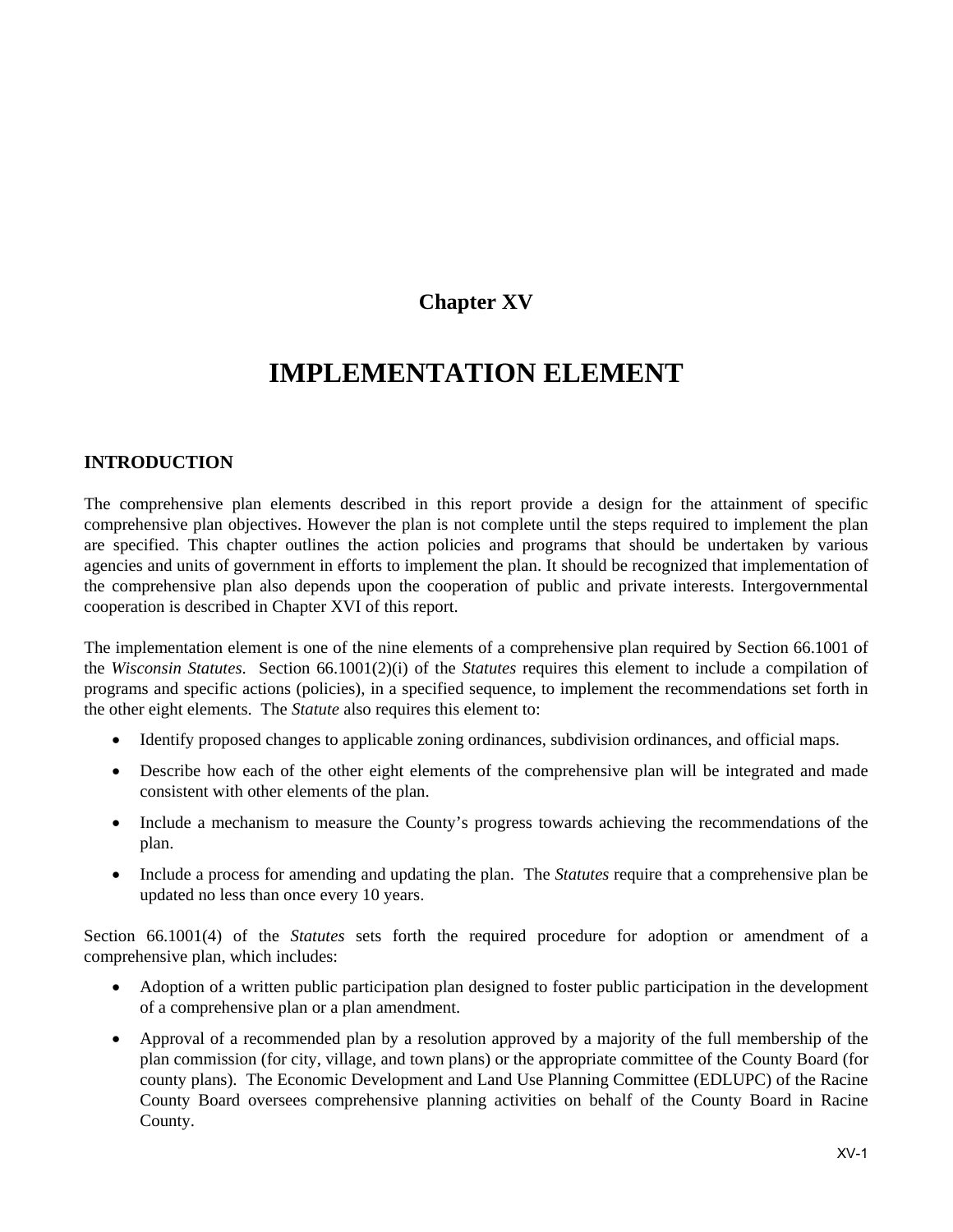- Distribution of the draft plan for review and comment to:<sup>1</sup>
	- Every governmental body located in whole or in part within the County;
	- The clerk of all adjacent County and local governments;
	- The Wisconsin Department of Administration;
	- SEWRPC; and
	- All public libraries in the County.

The parties listed above must also be provided with a copy of the adopted comprehensive plan.

 Adoption of the plan by an ordinance adopted by a majority of the full membership of each local governing body (Town Board, Village Board, Common Council) and the County Board. Adoption of the plan must be preceded by at least one public hearing. A Class 1 notice of the hearing must be published at least 30 days before the hearing. Written notice must also be provided to persons who have applied for or been issued a permit for a nonmetallic mining reclamation plan, registered a nonmetallic mining site under Chapter NR 135 of the *Wisconsin Administrative Code*, or to owners or leaseholders of lands with nonmetallic resources who have requested notice of the hearing in writing. Other property owners who submitted a written request to the local governing body or the County must also be notified of the hearing.

## **Element Format**

This chapter is organized into the following seven sections:

- Public Input Implementation Issues;
- Plan Review and Adoption;
- Plan Amendment Procedures;
- Consistency Between the Comprehensive Plan and County and Local Ordinances;
- Consistency Among Plan Elements;
- Implementation Element Goals, Objectives, Policies, and Programs; and
- Progress in Implementing the Plan.

# **PUBLIC INPUT-IMPLEMENTATION ISSUES**

The plan should address key plan implementation issues based upon the information and public input gathered during the comprehensive planning process. The countywide public opinion survey, and strengths, weaknesses, opportunities, and threats (SWOT) analyses—both completed in 2007—resulted in the identification of a number of issues that should be given a high priority in implementing the plan, including:

- preserving agricultural, natural, water, and cultural resources;
- promoting the use of sustainable/renewable energy sources;
- cooperating across boundary lines with neighboring jurisdictions;
- encouraging more housing choices for people of all ages, income levels, and special needs; and
- linking land use, economic, and transportation decisions.

<sup>&</sup>lt;sup>1</sup>The Wisconsin Department of Administration has stated that both draft and adopted plan reports may be *distributed in digital format, provided a paper copy of the report is available for review at each public library in the County and at the County building.*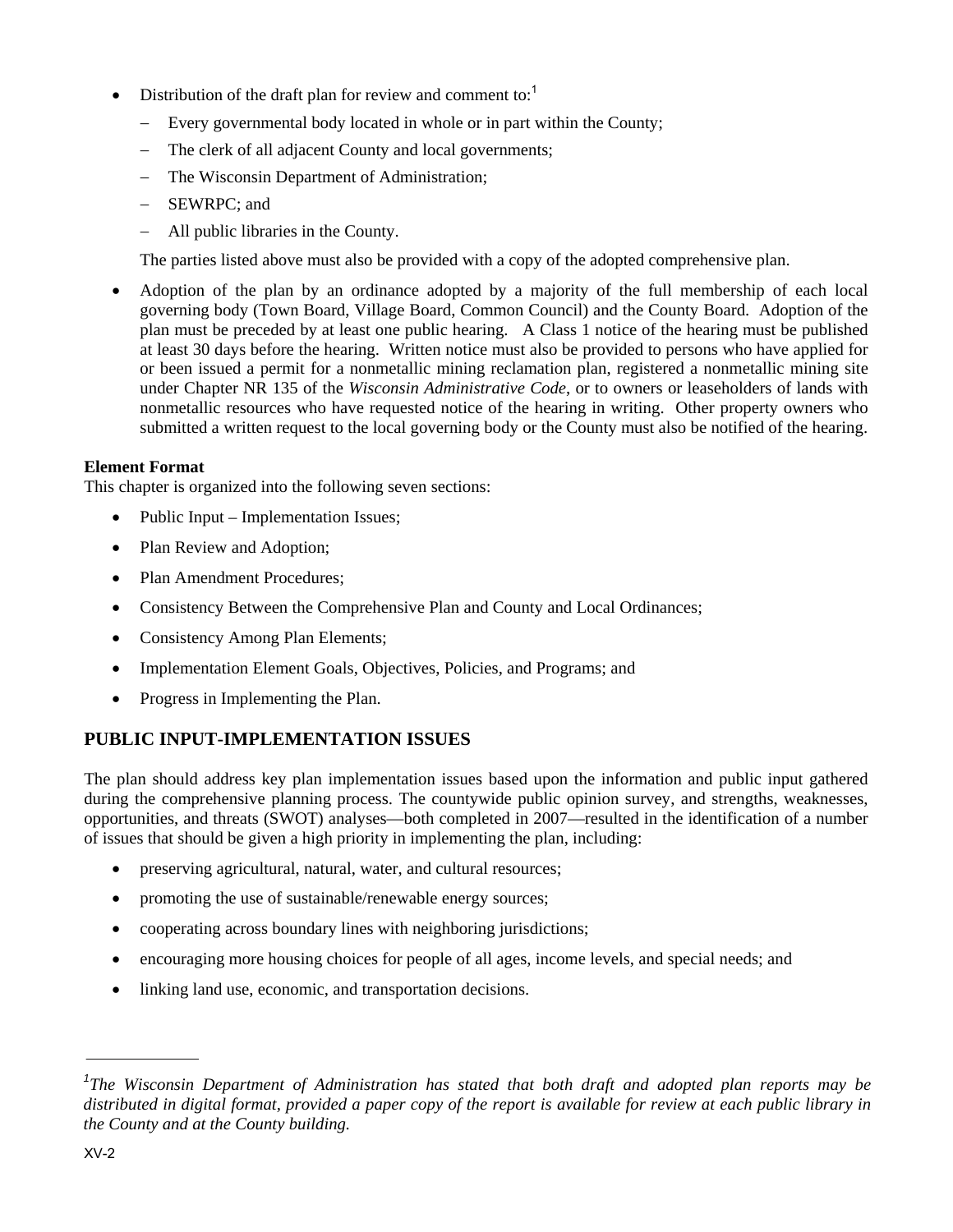# **PLAN REVIEW AND ADOPTION**

For any planning process, it is good practice to hold public informational meetings and hearings on recommended plans before their adoption. Such actions provide an additional opportunity to acquaint residents and landowners with the recommended plan and to solicit public reactions to the plan recommendations. The plan should then be modified to reflect any pertinent new information and to incorporate any sound and desirable new ideas advanced at these meetings. Accordingly, public informational meetings for the County comprehensive plan were scheduled at three locations around the County in April and May 2009.<sup>2</sup> Open house/public hearings were held at each city, village, and Town in Racine County. Table XV-1 lists the dates of all the local open house/public hearings. In addition, a public hearing was held before the EDLUPC on September 21, 2009. A public notice of each of the public meetings was provided in accordance with the requirements of the comprehensive planning law, and the draft plan report was distributed to all of the parties specified in the law. An official public record, including all comments received, for each public hearing is included in Appendix G.

One of the most important steps in plan implementation is the formal recommendation of the plan to:

- The County Board through a resolution of the EDLUPC, and adoption of the recommended plan by the County Board;
- The local governing body (Town Board, Village Board, Common Council) through resolutions of the city, village, and town plan commissions, and adoption of the recommended plan by the local governing body.

Upon such adoption, the plan becomes the official guide to be used by County and local officials and staff in making development or redevelopment decisions. The plan should serve as the basis on which all development proposals, such as zoning requests, subdivision plats, and certified survey maps, are reviewed. Only those zoning actions or land divisions which are consistent with the plan should be approved. Local plan commission resolutions and copies of the adopting ordinance for each local governing body are included in Appendix H. The EDLUPC resolution approving the plan and recommending its adoption to the County Board is included in Appendix I. The Racine County Board adopted this comprehensive plan on October 13, 2009. A copy of the County Board resolution to adopt the comprehensive plan as an ordinance and a copy of the adopting ordinance are also included in Appendix I.

A public participation plan for development of this comprehensive plan was prepared in 2006. The public participation plan was adopted by the County Board on September 21, 2006, and by each of the participating cities, villages, and towns between December 2006 and September 2007.

# **PLAN AMENDMENT PROCEDURE**

Although the County land use plan map (Map IX-1) and local land use plan maps (Maps 1-17 in Appendix D) are often the focal point of comprehensive plans, plan amendments may include changes to the text or any of the maps included in this report. Text amendments may include:

- Changing, adding, or modifying a goal, objective, policy, or program in any of the element chapters in response to changing conditions or new information.
- Adding or changing the land use plan categories in the Land Use Element to provide for a category of development that is not incorporated into the current set of categories.
- Updating inventory information.

*<sup>2</sup> Locations included the City of Racine, Village of Mt. Pleasant, and Village of Waterford.*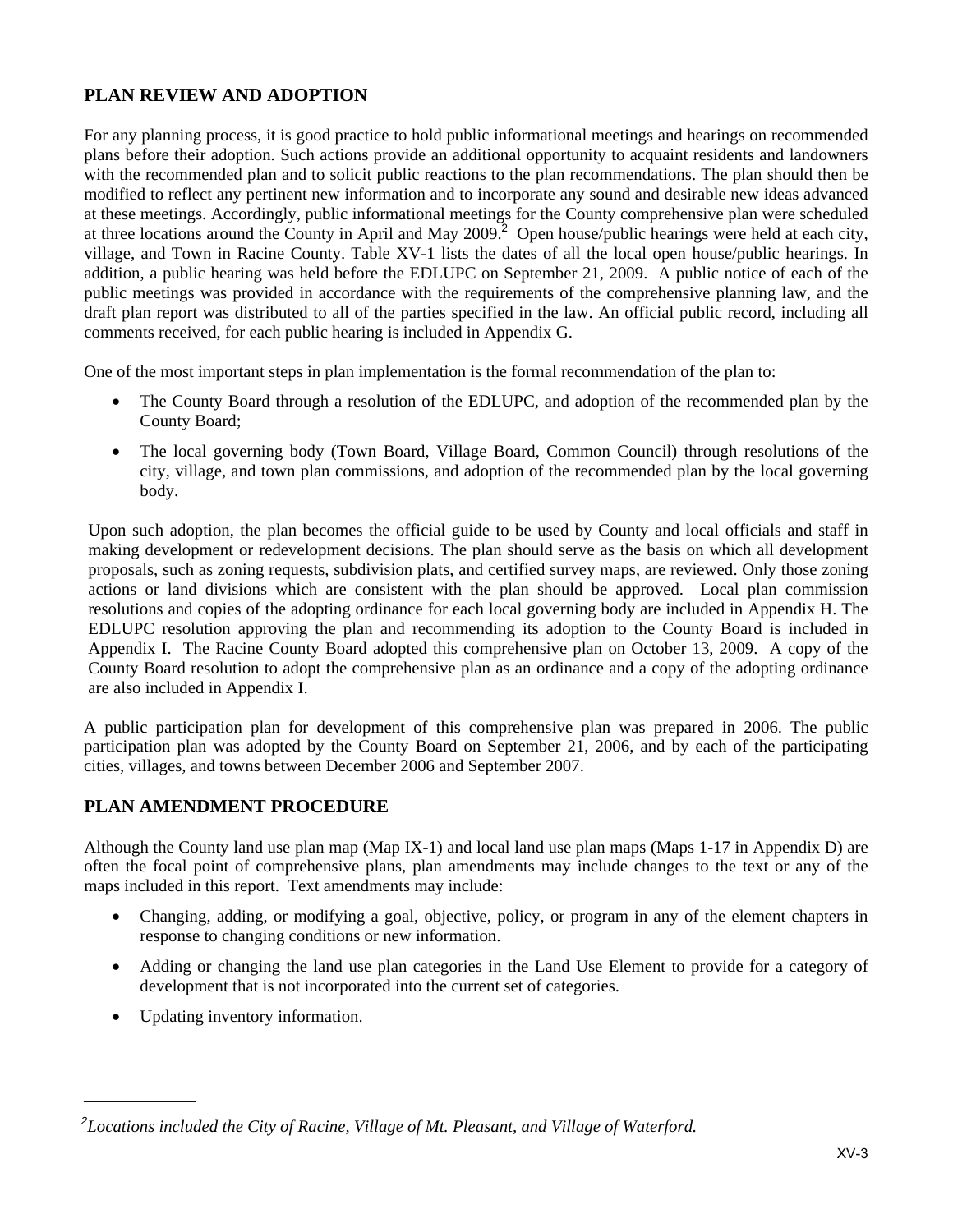In addition to text amendments, the land use plan map(s) may be amended to change the designation, and therefore the allowable uses, on a parcel or parcels of land. Other maps in the plan may be amended or updated to reflect updated information, such as updated floodplain mapping or inventories of natural resources or community facilities.

#### **Procedure for Amending the Comprehensive Plan**

A plan amendment may be initiated by the County Board, a County Board committee, a City Common Council, a Village Board, or a Town Board. Since the authority for regulating land use development in towns rests with both the towns and Racine County, land owners wishing to amend the land use designation for their property must receive approval of both the town board and County Board. Because primary authority for regulating land use development in the cities and villages of Racine County rests with the associated city or village through implementation of local zoning ordinances, land owners wishing to amend the land use plan designation for their property must first receive approval from the common council or village board.

Because Section 59.69 of the *Statutes* requires that city and village plans for areas within city or village boundaries be incorporated into the county plan without change, plan amendments requested by a city or village that affect only the area within the city or village will be automatically incorporated into the County plan. County Planning and Development Department staff will include a list of plan amendments requested by cities and villages in the annual report described later in this chapter.

The State comprehensive planning law requires that local government bodies and the County use the same procedures required by Section 66.1001(4) of the *Statutes* to initially adopt this plan when amending or updating the plan. The following procedure will be used to review amendments initiated by the County Board, a County Board committee, a City Common Council, a Village Board, or a Town Board. The local governing body and County Board should prepare and adopt a public participation plan (PPP) to be used for all amendments to the plan, which will determine the process to be used for amending the plan. A suggested procedure for reviewing plan amendments is provided below:

- 1. An application for a plan amendment will be submitted to the local plan commission and City Common Council, Village Board or Town Board as appropriate. Plan amendments for Town areas should also be submitted to the Racine County Planning and Development Department. The local plan commission and the Planning and Development Department (for Town areas) will review the proposed amendment and prepare a written recommendation for review by the local governing body (Town Board, Village Board, Common Council) and/or the Racine County EDLUPC and County Board, based on the following criteria and any other factors determined to be relevant by the appropriate governing body and/or the Racine County Planning and Development Department:
	- Is the proposed amendment consistent with the goals, objectives, and policies of the plan?
	- Will the proposed amendment lead to any detrimental environmental effects?
	- Is the proposed amendment compatible with surrounding land uses?
	- Are existing local and County facilities and services adequate to serve the type of development associated with the amendment?
	- Will the proposed amendment enhance economic development within the County?
	- Is the proposed amendment in substantial agreement with the recommendations of the regional land use plan?
- 2. The local plan commission and/or the Racine County Planning and Development Department will send a copy of the proposed plan amendment and its report to all adjacent local governments and the other parties listed in Section 66.1001(4)(b) of the *Statutes*, and to nonmetallic mine operators and other persons listed in Section 66.1001(4)(e) of the *Statutes*. These governments and individuals should have at least 30 days to review and comment on the proposed plan amendment.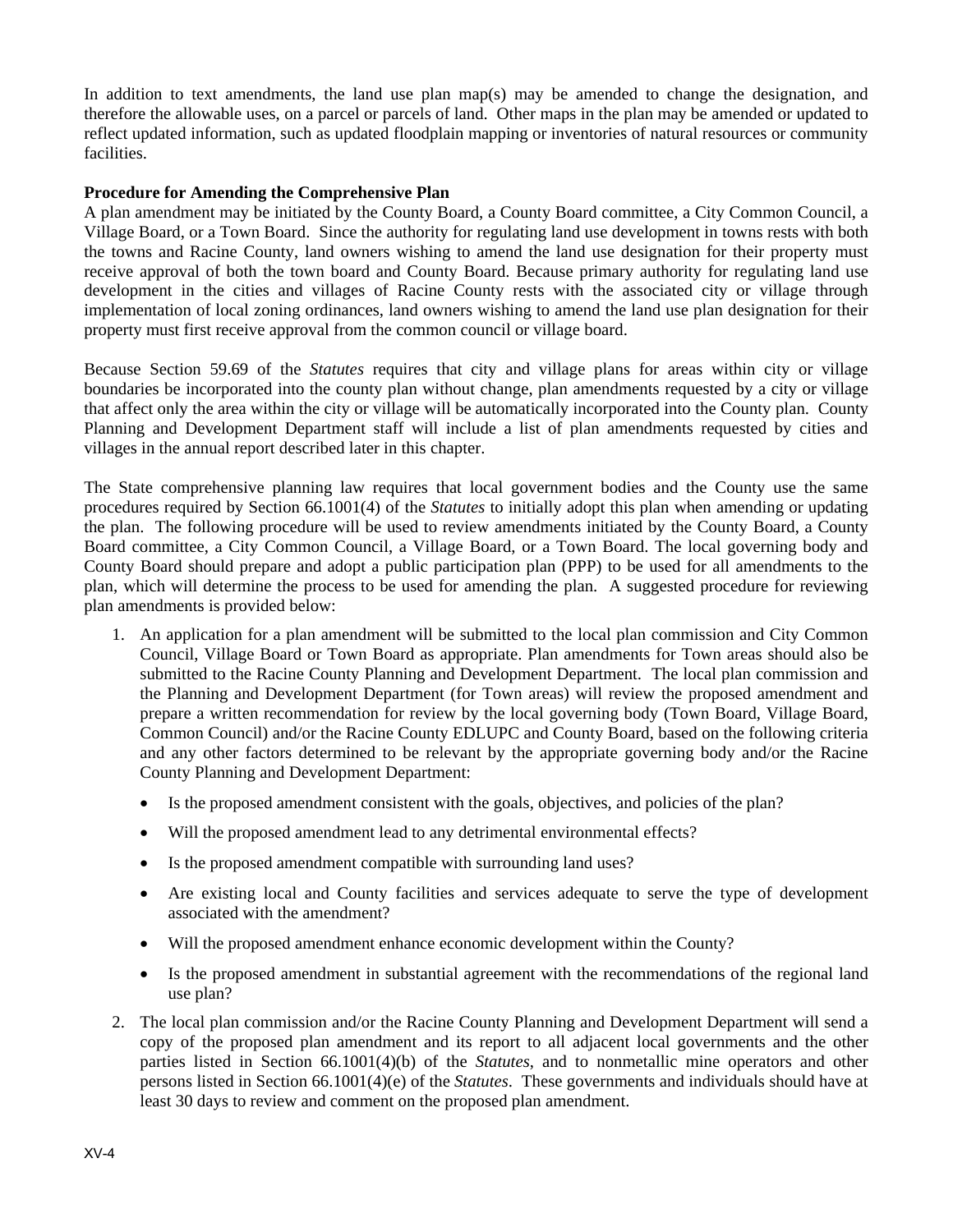- 3. The local governing body and/or the Racine County Board will schedule a public hearing on the proposed amendment and direct the publishing of a Class 1 notice, with such notice published at least 30 days before the public hearing and containing the information required under Section 66.1001(4)(d) of the *Statutes* (the County Board may choose to delegate the responsibility for conducting the required public hearing on plan amendments to the Land Use and Economic Development Committee). The local governing body and/or the EDLUPC (if delegated this duty by the County Board) may, at its discretion, hold a public informational meeting prior to scheduling a public hearing on the amendment.
- 4. For amendments in Town areas, the EDLUPC will review the Department's recommendation and take public comment at the public hearing. Following the hearing, or at a subsequent EDLUPC meeting, the EDLUPC will make a recommendation to the County Board in the form of a resolution approved by a majority vote of the full membership of the EDLUPC. Similarly, the Town Plan Commission would make a recommendation to the Town Board following a local public hearing. For amendments in cities and villages, the city or village plan commission would make a recommendation to the City Common Council or Village Board following a local public hearing.
- 5. The County Board or local governing body will consider the proposed amendment, together with supporting information and the recommendation of the EDLUPC or local plan commission, and approve (or deny) an ordinance adopting the plan amendment. Adoption must be by a majority vote of all members.
- 6. Following County Board or local governing body action, the County Planning and Development Department or local governing body will send a copy of the adopting ordinance and the plan amendment to those parties listed in Sections 66.1001(4)(b) and (e) of the *Statutes*.
- 7. The Planning and Development Department staff will update the digital version of the County planned land use map (Map IX-1) and local land use plan maps (Maps 1-17 in Appendix D) quarterly, and post the maps on the County website.

# **CONSISTENCY BETWEEN THE COMPREHENSIVE PLAN AND COUNTY AND LOCAL ORDINANCES**

Section 66.1001(3) of the *Statutes* requires that the following ordinances be consistent with a unit of government's comprehensive plan by January 1, 2010:

- Official mapping established or amended under Section 62.23(6) of the *Statutes*.
- County or local subdivision regulations under Section 236.45 or 236.46 of the *Statutes*.
- County zoning ordinances enacted or amended under Section 59.69 of the *Statutes*.
- City or village zoning ordinances enacted or amended under Section 62.23(7) of the *Statutes*.
- Zoning of shorelands or wetlands in shorelands under Section 59.692 (for counties), 61.351 (for villages), or 62.231 (for cities) of the *Statutes*.

Beginning on January 1, 2010, County and local governments must use their comprehensive plan as a guide to ensure that implementation of zoning, subdivision, and official mapping ordinances adopted by the governing body (County Board, Common Council, Village Board, or Town Board) does not conflict with the recommendations of the comprehensive plan adopted by the governing body. If a conflict is found or would result from a proposed action, the County or local government has the option of amending its comprehensive plan. Plan amendments should follow the guidelines for plan amendments presented earlier in this chapter.

The *Statutes* do not provide any guidance about how to determine if land use ordinance decisions are consistent with a comprehensive plan. Specific guidance on how to apply the statutory requirement for consistency will, unfortunately, likely be provided over time through court decisions in lawsuits challenging the implementation of comprehensive plans by county and local units of government throughout the State, after the consistency requirement takes effect in 2010.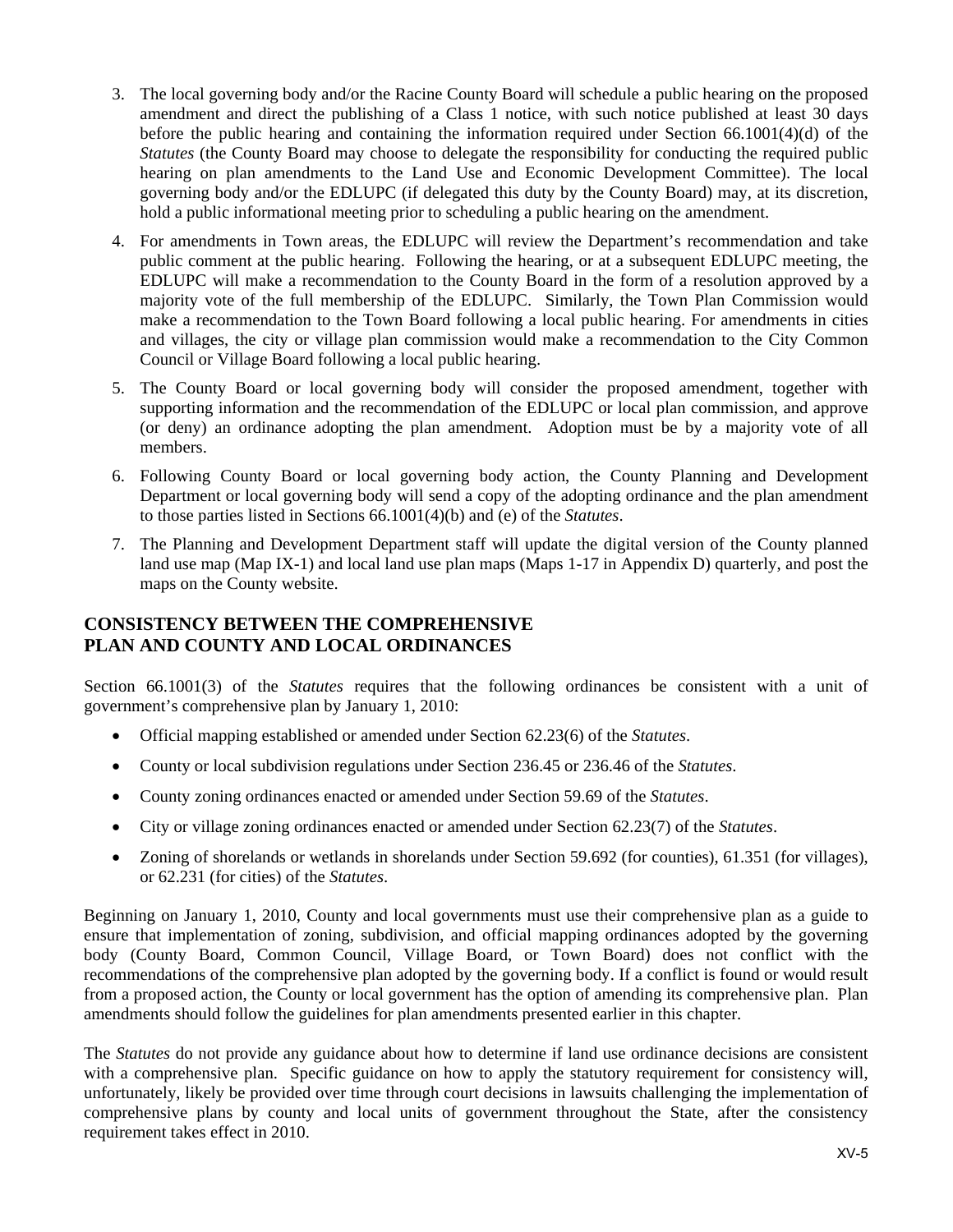## **Zoning Ordinance**

The zoning ordinance is one of the primary implementation tools of a land use or comprehensive plan. As such, it should substantially reflect and promote the achievement of plan goals, objectives, policies, and programs. A zoning ordinance and the accompanying zoning map are a legal means for both guiding and controlling development within a county or local government,<sup>3</sup> so that an orderly and desirable pattern of land use can be achieved by the plan design year that conforms to the plan and balances individual property rights with community interests and goals. The zoning ordinance contains provisions for regulating the use of property, the size of lots, the intensity of development, site planning, the provision of open space, and the protection of natural resources.

Following adoption of a comprehensive plan by the governing body, the appropriate County Board committee or the city, town, or village Plan Commission should initiate appropriate amendments to the zoning ordinance to make it consistent with the concepts and proposals included in the plan, particularly the land use plan map in the Land Use Element of the plan. Specific recommendations for modifications of the text, or regulations, of the zoning ordinances in Racine County are described in Table XV-2. These recommended changes relate to the accommodation of rural residential development and natural resource protection. As shown in Table XV-2, examples of the recommended changes include:

- The addition of agricultural/rural residential zoning districts that could accommodate rural residential development of three/five acres (depending on individual community plan recommendations) per housing unit;
- The addition of an upland resource conservation district or modification of an existing district to provide for a minimum residential development density of five acres per housing unit;
- The addition of upland and lowland resource conservation districts; and
- The addition of a planned rural development overlay district which would accommodate conservation subdivision developments.

With respect to the zoning maps for Racine County and its communities, it is recommended that the following approach be used to update zoning maps following the adoption of a comprehensive plan:

- Areas of existing development (other than agricultural uses) should, over time, be placed in a zoning district that is consistent with the land use designation shown on the land use plan map. The comprehensive plan should serve as a guide to ensure that any future rezonings actions are consistent with the plan. Rezonings to achieve consistency between the zoning map and the comprehensive plan will be considered if requested by the property owner. The County or local government may also initiate a rezoning to achieve consistency, subject to available staff and funding.
- Areas that are currently in agricultural use, and zoned for such use, but shown on the land use plan map for future urban development should remain in agricultural zoning. Rezonings that would accommodate residential, commercial, industrial, or other urban uses would be undertaken when a property owner submits a request for rezoning that specifies the proposed use of the property and, where required by the zoning or land division ordinance, a proposed site plan or subdivision plat; and where the governing body determines that utilities and other governmental services needed to serve the proposed development are in place and the proposed use is consistent with the comprehensive plan and other applicable ordinance requirements.
- Areas that are currently in agricultural use and designated for agricultural use on the land use plan map should be zoned agricultural.

*<sup>3</sup> General zoning authority is exercised by each city and village in Racine County. General zoning authority in towns within Racine County is shared between each town and the county.*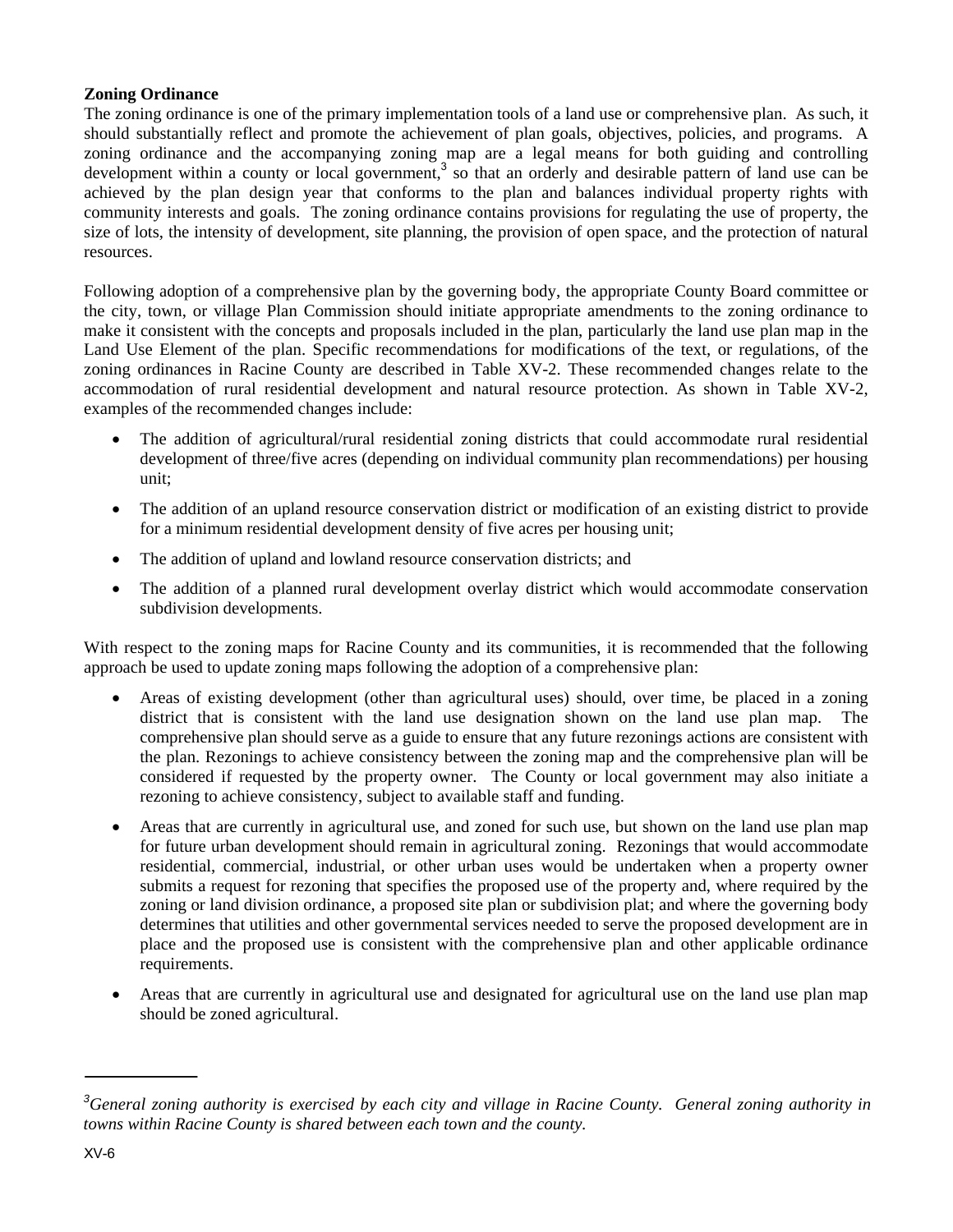Primary environmental corridors should be placed, and other natural resource areas, including secondary environmental corridors and isolated natural resource areas, may be placed, in a conservancy or other appropriate zoning district (such as a park or rural residential zoning district) at the time a preliminary plat, rezoning application, or other zoning approval is requested, based on a field delineation of natural resource boundaries. Generally, wetlands and surface waters should be placed in a Lowland Conservancy zoning district and woodlands, steep slopes, and other components of upland environmental corridors should be placed in an Upland Conservancy zoning district. Farmed wetlands located in an agricultural zoning district should remain in such zoning as long as the wetland is farmed. Wetlands identified as farmed wetlands on the Wisconsin Wetlands Inventory should be placed in a lowland conservancy district at the time farming activities on the wetland parcel cease and an application for residential or other urban development of the nonwetland portion of the parcel is approved by the unit of government having zoning authority.

## **Land Division Ordinance**

County and local governments must also ensure that the implementation of land division ordinances is consistent with the comprehensive plan. Following adoption of a comprehensive plan by the governing body, the appropriate County Board committee or the city, town, or village Plan Commission should review in detail the existing land division ordinance and identify changes that may be necessary to promote the achievement of plan goals, objectives, policies, and programs of the comprehensive plan and initiate appropriate amendments to the land division ordinance. Specific recommendations for changes to existing land division ordinances in Racine County are described in Table XV-2. As shown in Table XV-2, the only change specifically recommended relates to the addition of conservation subdivision provisions to the land division ordinances for Racine County, and the Towns of Burlington, Dover, and Waterford. Other changes may be identified and detailed as the County and its communities review their land division ordinances with respect to all comprehensive plan objectives, policies, and programs.

### **Official Mapping Ordinance**

Following adoption of a comprehensive plan by the governing body, communities that currently have an official mapping ordinance, namely the Cities of Burlington and Racine, and the Villages of Caledonia, Rochester, Union Grove, and Waterford should review their official map and identify changes that may be necessary to promote the achievement of plan goals, objectives, policies, and programs of the comprehensive plan and initiate appropriate amendments as necessary. For communities in Racine County that do not currently have an official mapping ordinance, it is recommended that consideration be given to developing an official mapping ordinance as another tool to assist in the implementation of the comprehensive plan.

# **CONSISTENCY AMONG PLAN ELEMENTS**

The comprehensive planning law requires that the implementation element "describe how each of the elements of the comprehensive plan shall be integrated and made consistent with the other elements of the plan." All elements of this comprehensive plan were prepared simultaneously by the same staff with great care given to ensure internal consistency among the various elements. In addition, the MJAC reviewed and approved all element chapters not only with respect to the content of individual chapters, but with respect to the consistency of plan element recommendations. There are no known inconsistencies among plan elements.

# **IMPLEMENTATION ELEMENT GOALS, OBJECTIVES, POLICIES, AND PROGRAMS**

The implementation element goals and objectives, along with the related policies and programs, were developed based upon consideration of the recommendations of regional, County, and local plans; meetings with local officials; and the results of the public participation process including input from the advisory committee, public opinion survey, and SWOT analyses.

The following County implementation related goals were developed under the comprehensive planning program and previously presented in Chapter VIII.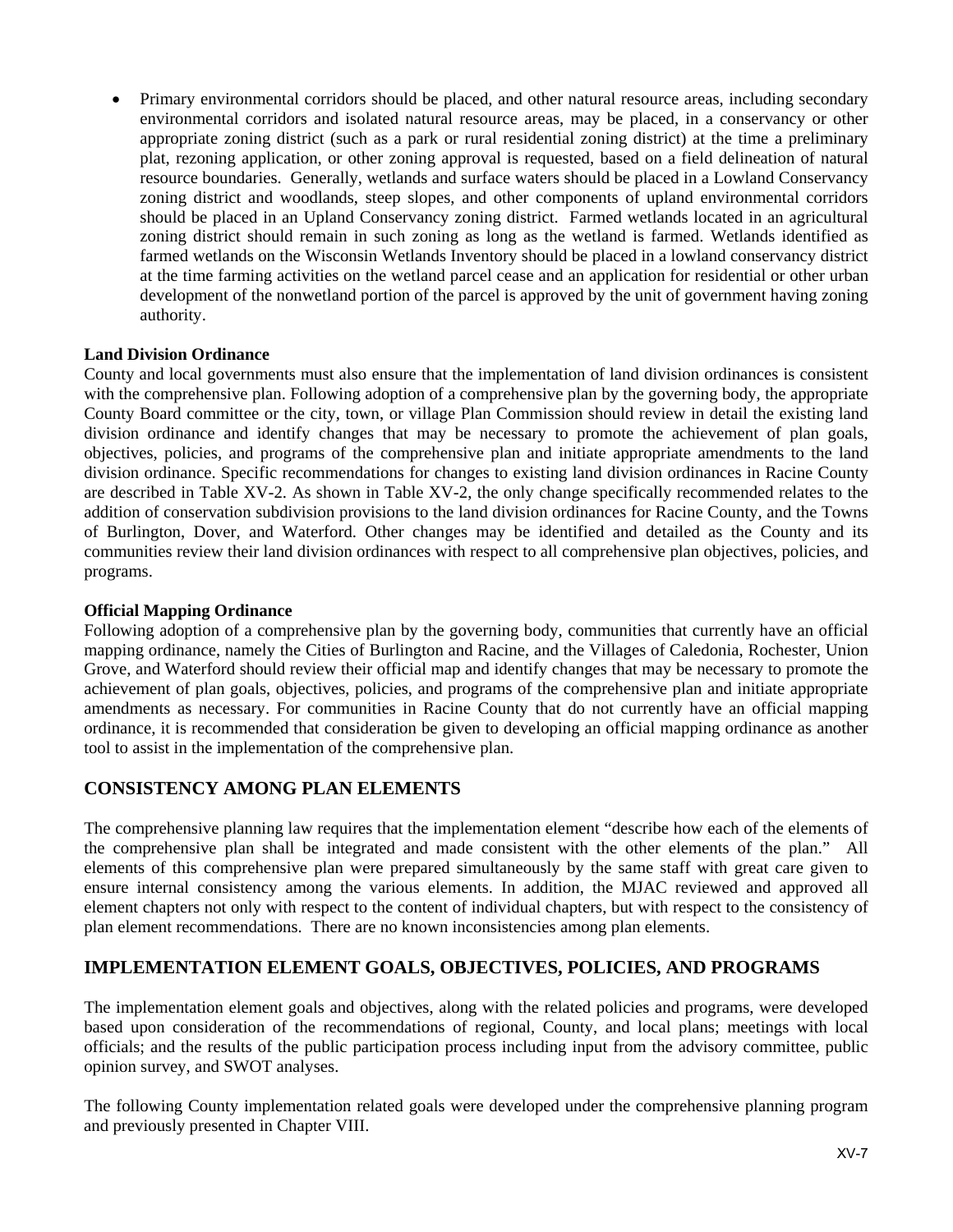### **Racine County Implementation Goals**

- **Goal XV-1:** Encourage a public participation process that provides equity and fairness to landowners and other stakeholders, balanced with responsible land use.
- Goal XV-2: Review, revise, or create the regulatory ordinances necessary to ensure consistency with the comprehensive plan and implementation of the objectives, including zoning ordinances, land division ordinances, and official mapping ordinances.
- Goal XV-3: Reevaluate the comprehensive plan regularly (at least once every 10 years) to ensure that it continues to reflect current County and community objectives.

#### **Racine County Implementation Objectives**

- Implement all policies contained in other elements of the comprehensive plan.
- Utilize available programs described in other elements of the comprehensive plan as needed to facilitate the implementation of plan objectives.
- Rely on the comprehensive plan recommendations in making decisions at the County and local level with respect to future development and redevelopment.
- Encourage intergovernmental cooperation.

#### **Racine County Implementation Policies and Programs**

- Racine County should work cooperatively with local units of government, as appropriate, to make the necessary revisions and updates to zoning, land division, and official mapping ordinances to implement the recommendations of the comprehensive plan.
- Racine County and its communities should work to develop PDR and TDR programs and to utilize Farmland Preservation/Working Lands Initiative programs.
- Racine County and its communities should consider the development of a fee structure to cover costs associated with amending the comprehensive plan.
- The Racine County Planning and Development Department will post and maintain the inventory data compiled as part of the comprehensive planning process on the County website in an accessible format. County staff, in cooperation with SEWRPC where appropriate, will update inventory data on a periodic basis.
- The Racine County Planning and Development Department will update the land use plan map on a quarterly basis and post the plan map on the County website. The plan map file will also be provided to Racine County communities if requested.
- As new inventory information becomes available, such as updated floodplain or natural resource mapping, this information should be taken into account as the plan is implemented. As an example, an update of the Wisconsin Wetlands Inventory was completed in 2008 and could not be incorporated into the comprehensive plan. As development plans are reviewed, it will be necessary to include this inventory in the review process to precisely identify areas subject to wetland regulations and to refine the delineation of environmental corridors and isolated natural resources as appropriate. Map XV-1 shows the Wisconsin Wetlands Inventory as it relates to the Racine County Planning Area.

As previously noted, the comprehensive planning law requires the Implementation Element to include a compilation of programs and specific actions (policies), in a specified sequence, to implement the recommendations set forth in the other elements of the comprehensive plan.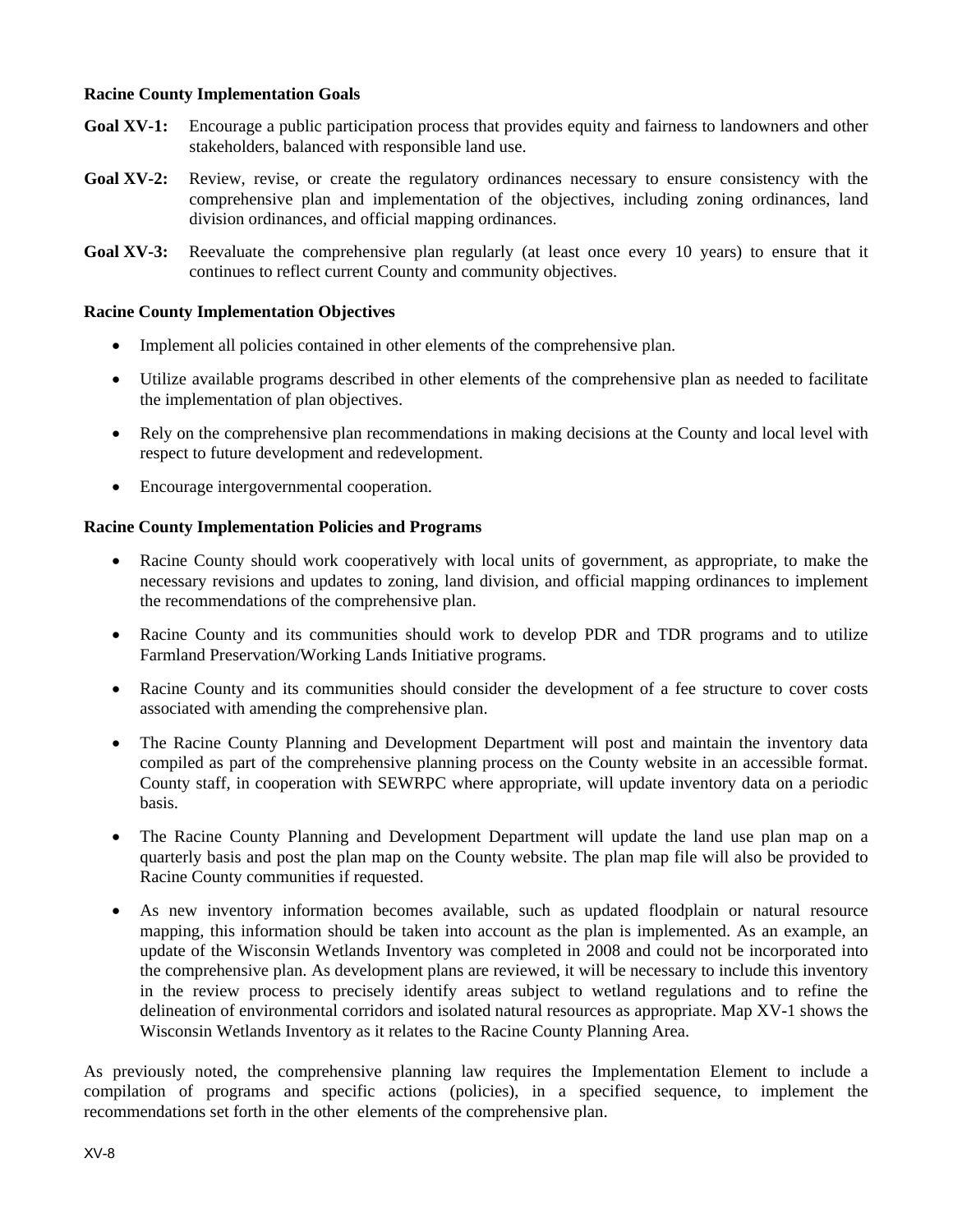The following lists the policies and programs priorities for each of the other plan elements<sup>4</sup> that should be considered to have the highest priority in implementing the plan.

# *Land Use Element (Chapter IX)*

- Accommodate future land use development in areas recommended to be developed or redeveloped for the specific land use as identified on the land use plan map.
- Implement detailed design guideline recommendations contained in adopted local and neighborhood plans with respect to building size, building design, and streetscapes.
- Encourage the use of mixed-use development, traditional neighborhood development, and transit-oriented development designs that facilitate the long term sustainability of urban communities.
- Create and implement detailed neighborhood plans that are consistent with the comprehensive plan.
- Consider developing growth control ordinances in rural areas to ensure a growth rate compatible with local services and long term land use objectives.

# *Agricultural, Natural, and Cultural Resources Element (Chapter X)*

- Protect farmland identified as prime agricultural land on Map IX-1 in Chapter IX.
- For agricultural lands not identified as "prime agricultural land", encourage the continuation of agricultural uses. In particular, the plan seeks to preserve, insofar as practicable, the most productive soils within these areas, namely NRCS capability Class I, Class II, and Class III soils. This could be in the form of traditional agricultural use or alternative agricultural uses such as smaller hobby farms or specialty farms including community supported agricultural operations.
- In areas of nonprime agriculture land outside of planned sanitary sewer service areas, where it is determined by the County and local unit of government that residential development could be accommodated, such development should be limited to rural residential development.
- Encourage the use of conservation subdivision designs for new rural residential developments with an emphasis on clustering home sites in areas not covered by NRCS capability Class I, Class II, and Class III soils.
- Study the potential to establish a TDR program and/or a PDR program for local and County government use that focuses on the protection of agricultural areas.
- Encourage development to occur in areas outside of environmental corridors, isolated natural resource areas, natural areas, floodplains, wetlands, and critical species habitat sites in Racine County. Uses considered compatible with environmental corridors and isolated natural resource areas, and guidelines for such uses, are provided in Table X-1. Figures X-4 and X-5 illustrate and recommend use of open space and conservation designs concepts if development is allowed on lands containing environmentally sensitive features.
- Encourage the expansion, creation, and maintenance of stormwater utility districts and farmland drainage districts in the County and utilize the authority granted to them to maintain drainage systems and control flooding.
- Preserve historic structures, sites, and districts that have been listed on the National and/or State Registers of Historic Places.
- Work cooperatively with appropriate State and Federal agencies to identify programs, grants, and tax credits that are available to help fund the implementation of the agricultural, natural, and cultural resources element of the comprehensive plan.

<sup>&</sup>lt;sup>4</sup>The Issues and Opportunities Element (Chapter VIII) does not include any recommended policies or programs, *but rather sets forth general goals for the County.*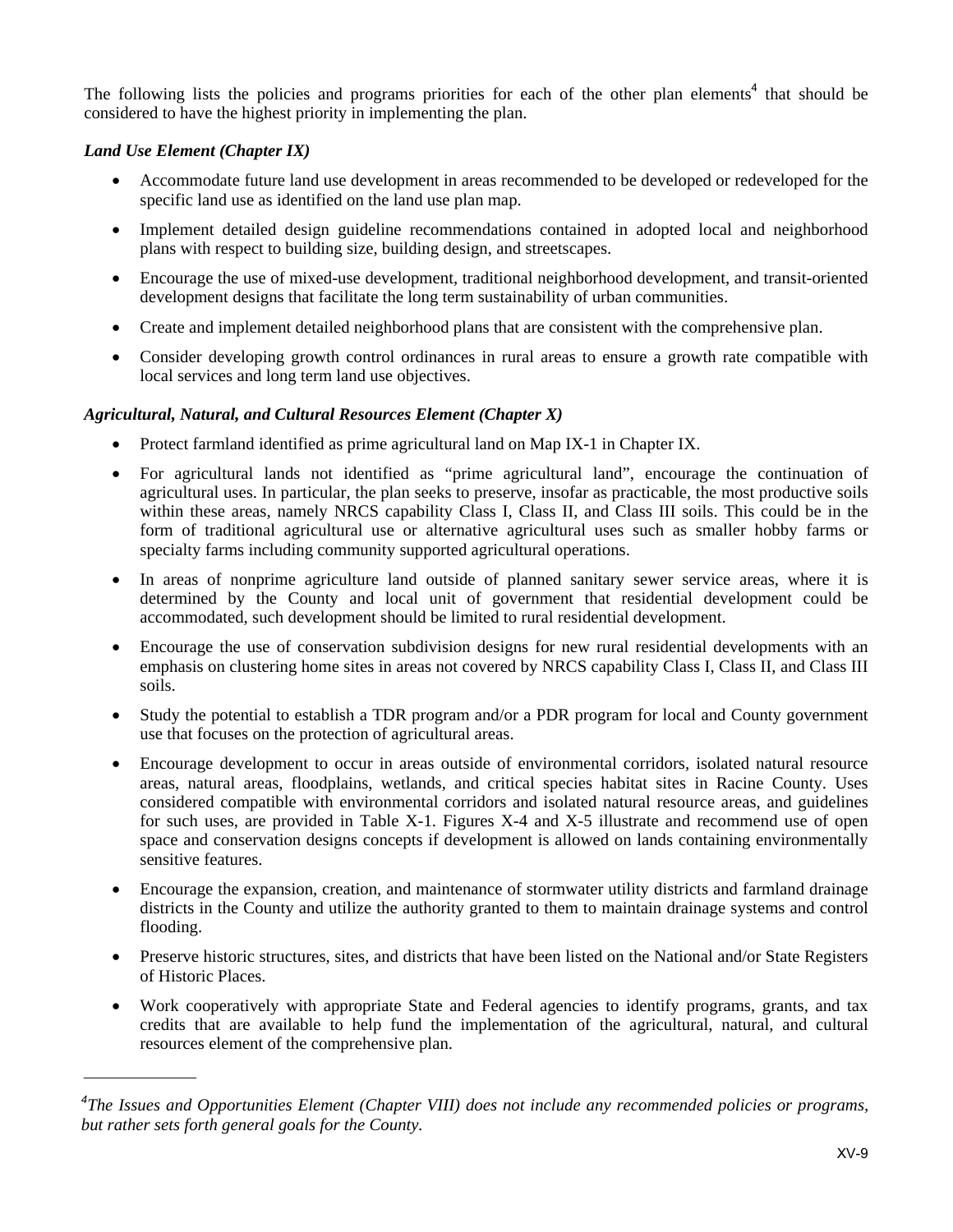# *Housing Element (Chapter XI)*

- Support the full range and variety of housing structure types, including single-, two-, and multi-family, accessory, and live/work dwellings, at flexible densities, as appropriate, including mixed-use development patterns.
- The County and local governments should support programs relating to the existing housing stock that enable low-income persons, first-time homebuyers, disabled, and elderly households to maintain, repair, convert, and rehabilitate housing and improve accessibility.
- Enable the elderly and disabled to remain in their community as their needs change by supporting smaller homes, accessory dwellings, nursing homes, community based residential facilities, and other types of assisted living residential arrangements.
- Encourage infill development, rehabilitation, and revitalization practices that benefit existing residents, prevent their displacement, and improve the tax base, availability of jobs, and community facilities.
- Continue the cooperation among local governments, non-profit entities, and the housing development community to utilize available housing funding and assistance programs that facilitate the provision of affordable owner-occupied, rental, and rehabilitated or adaptively reused housing in the County.

## *Transportation Element (Chapter XII)*

- Work with the Regional Planning Commission in the major review, reevaluation, and update of the Racine County jurisdictional highway system plan.
- Provide public transit services in accordance with the recommendations set forth in the transit element of the plan.
- Improve accommodations for safe bicycle travel on the arterial street and highway system as that system is resurfaced and restructured on a segment-by-segment basis.
- Provide a system of off-street bicycle paths located primarily within natural resource and utility corridors to provide reasonably direct connections between the urban areas of Racine County as set forth in the plan.
- Work cooperatively with the Wisconsin Department of Transportation to identify State and Federal grants and programs that are available to fund the implementation of the transportation system plan and apply for such funds as appropriate.

#### *Utilities and Community Facilities Element (Chapter XIII)*

- Establish a cooperative process with WDNR, SEWRPC, and local governments to develop a framework for coordinated planning of land use, sewage treatment and disposal, stormwater management, and water supply.
- Support the development of an urban land use pattern that can be efficiently served by utilities and community facilities.
- Encourage public-private partnerships to enhance the level of public services in Racine County.
- Develop methods to study effective cost savings and timely police, fire and rescue, and emergency management services between cities, towns, villages, and the County Sheriff's Department.
- Work with local governments to provide a system of public neighborhood and community parks in urban areas that complement the County park and trail system.
- Cities, villages, and towns in Racine County should be open to private sector proposals for community facilities that meet the needs of residents, consistent with County and local goals and objectives. This could include recreation, healthcare, and housing facilities.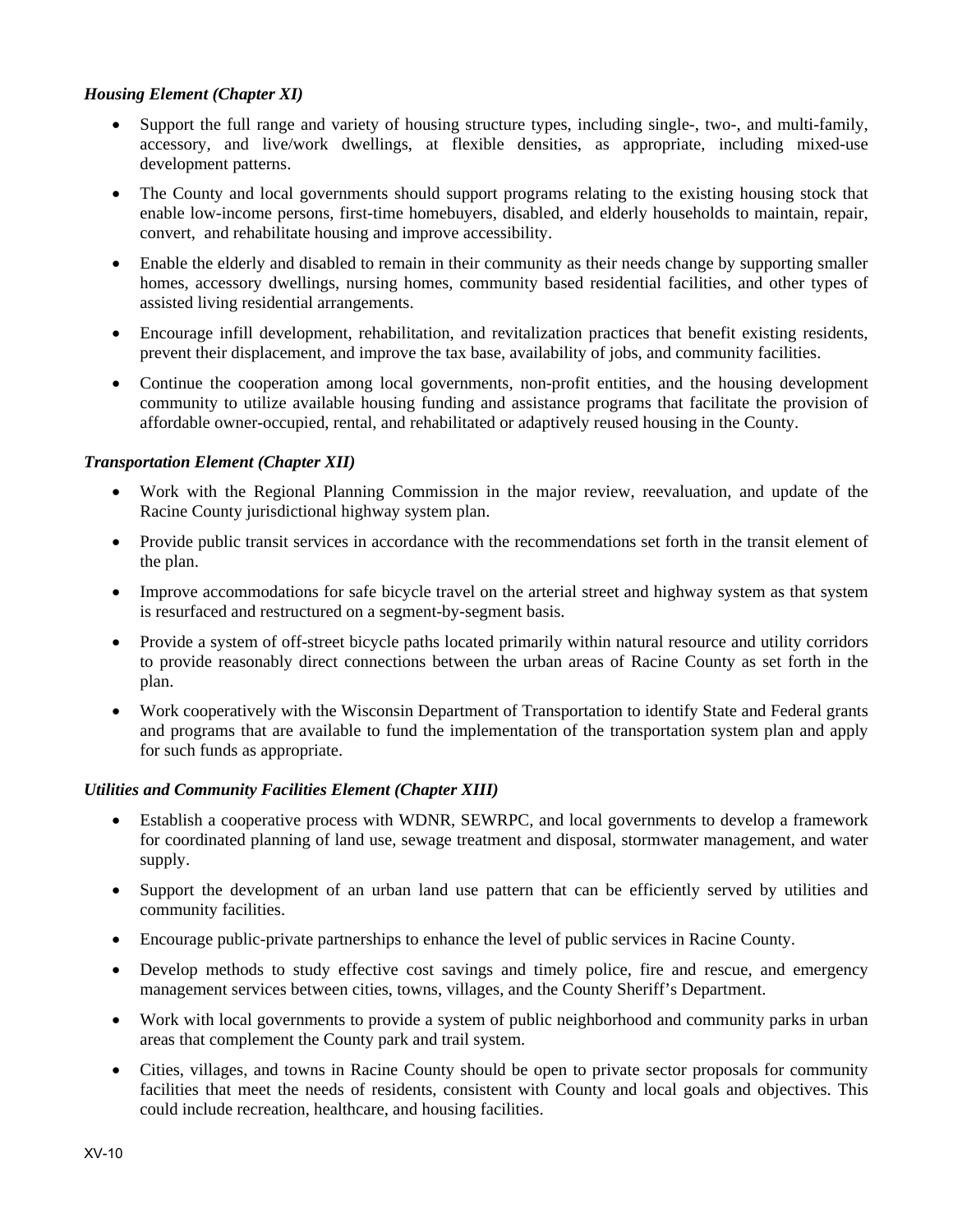#### *Economic Development Element (Chapter XIV)*

- Continue to implement an aggressive and targeted existing business growth and business attraction program for Racine County that is based on: industries with a recent history of competitiveness and export orientation; and emerging industries that show a potential for future growth.
- Direct commercial and industrial development to those targeted areas identified for such uses on the comprehensive plan 2035 land use plan map.
- Support economic initiatives to ensure farming remains viable in Racine County, including agri-tourism and direct marketing of farm products.
- Promote coordination and cooperation between all of the communities in the County on economic development related issues including business creation, retention, and expansion.

#### *Intergovernmental Cooperation Element (Chapter XVI)*

- Racine County should work cooperatively with local units of government, as appropriate, to make the necessary revisions and updates to zoning, land division, and official map ordinances to implement the recommendations of the comprehensive plan.
- Support the coordination between Racine County, its communities, and other agencies, where appropriate, to provide cost-effective government services.
- Racine County and its communities should continue to work with the RCEDC with respect to business development and expansion in the County.
- Racine County and its communities should work with other government agencies and private entities, including non-profit agencies, where appropriate, to construct and/or operate community facilities in a cost-effective and efficient manner through joint service agreements.
- Communities in Racine County that have prepared cooperative boundary agreements should continue to honor and implement those agreements. This includes agreements between the Villages of Mt. Pleasant and Sturtevant and the Village of Caledonia and Town of Raymond (under preparation).
- Communities in Racine County that have not prepared cooperative boundary agreements should prepare such agreements to resolve existing and future conflicts. Specifically, cooperative boundary agreements should be entered into between towns and adjacent cities/villages. This would include agreements between: the City and Town of Burlington; the Village of Union Grove and the Town of Yorkville; the Village of Union Grove and the Town of Dover; the Village and Town of Waterford; and the Village of Mt. Pleasant and the Town of Yorkville.

# **PROGRESS IN IMPLEMENTING THE PLAN**

#### **Annual Report on Plan Implementation**

The Racine County Planning and Development Department will prepare an annual report for distribution to the local governing bodies and County Board reporting on plan implementation activities and progress in implementing the plan during the previous year. The report will summarize how the comprehensive plan was used to direct policy decisions by County officials and staff and whether circumstances have changed that have necessitated amendments to the plan. Planning and Development Department staff should consult with other County departments and local governing bodies to obtain input regarding how their activities relate to the recommendations of the County plan.

The annual report should include the following information:

- Use of the Plan to Guide County and Local Activities
- Amendments Made to the Plan
- Recommendations for Changes to Plan Goals, Objectives, Policies, and Programs or Other Information in the Plan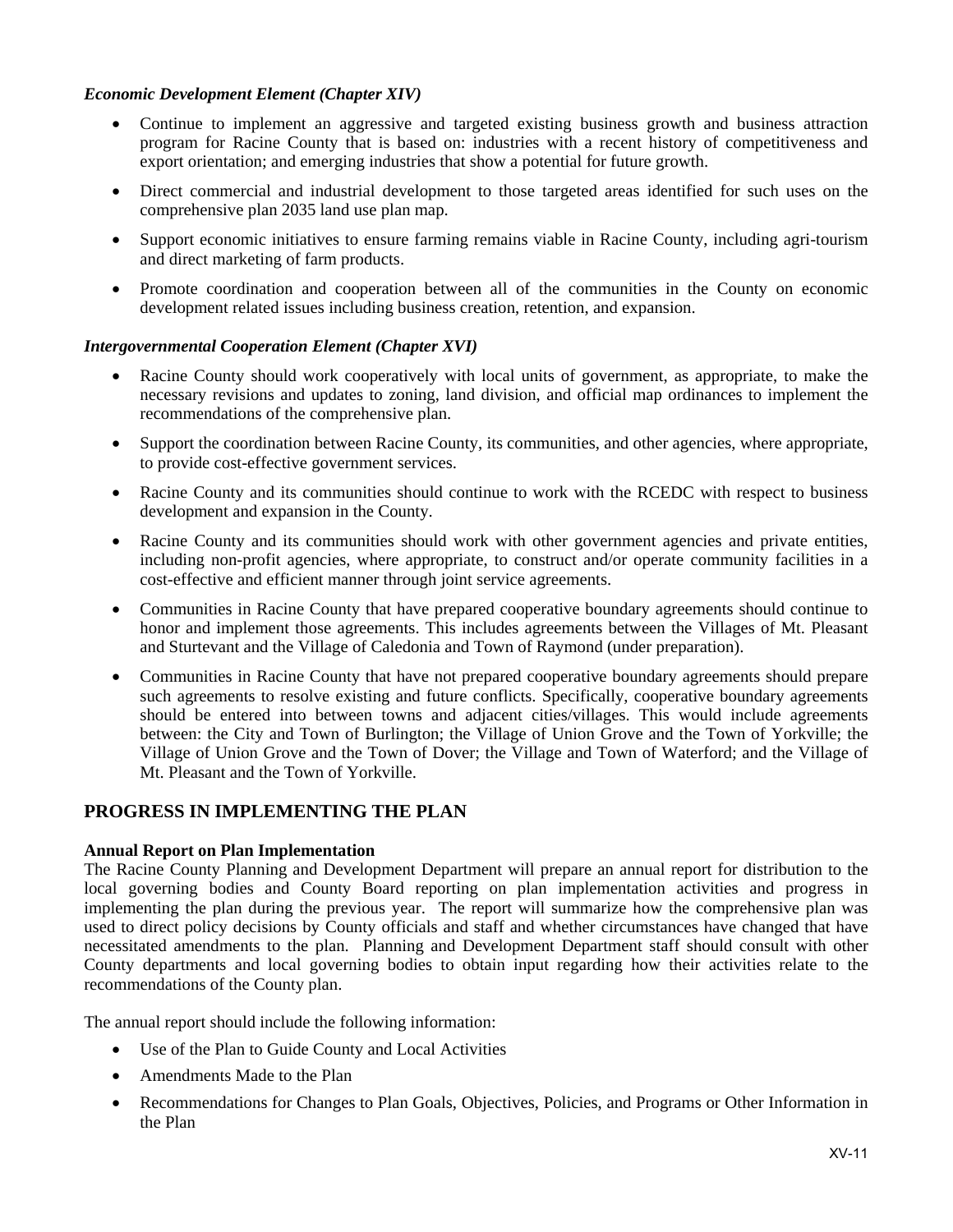#### **Table XV-1**

| Community                   | Open House/Public Hearing <sup>a</sup> | <b>Plan Commission</b><br><b>Adoption Resolution</b> | Governing Body<br>Ordinance Adoption |
|-----------------------------|----------------------------------------|------------------------------------------------------|--------------------------------------|
| City of Burlington          | 7-21-2009                              | 7-21-2009                                            | 7-21-2009                            |
| City of Racine <sup>b</sup> | 8-12-2009/8-18-2009                    | 8-12-2009                                            | 8-18-2009                            |
| Village of Caledonia        | 8-4-2009                               | $9 - 1 - 2009$                                       | 9-15-2009                            |
| Village of Elmwood Park     | 7-9-2009                               | 7-8-2009                                             | 9-10-2009                            |
| Village of Mt. Pleasant     | 6-16-2009                              | 6-17-2009                                            | 7-27-2009                            |
| Village of North Bay        | 6-30-2009                              | 6-30-2009                                            | 6-30-2009                            |
| Village of Rochester        | 6-17-2009                              | 6-17-2009                                            | 6-17-2009                            |
| Village of Sturtevant       | 6-2-2009                               | 6-2-2009                                             | 6-16-2009                            |
| Village of Union Grove      | 6-22-2009                              | 6-22-2009                                            | 6-22-2009                            |
| Village of Waterford        | $6 - 8 - 2009$                         | 5-20-2009                                            | 6-22-2009                            |
| Village of Wind Point       | 7-6-2009                               | 7-6-2009                                             | 7-9-2009                             |
| Town of Burlington          | 7-23-2009                              | 7-23-2009                                            | 7-23-2009                            |
| Town of Dover               | 6-10-2009                              | 6-10-2009                                            | 6-10-2009                            |
| Town of Norway              | 6-24-2009                              | 6-24-2009                                            | 6-24-2009                            |
| Town of Raymond             | 7-20-2009                              | 7-20-2009                                            | 7-20-2009                            |
| Town of Waterford           | $6 - 1 - 2009$                         | $6 - 1 - 2009$                                       | $6 - 1 - 2009$                       |
| Town of Yorkville           | 6-22-2009                              | 6-22-2009                                            | 6-22-2009                            |

#### **RACINE COUNTY MULTI-JURISDICTIONAL PLAN ADOPTION**

<sup>a</sup>The open house meetings and public hearings in all communities, except for the City of Racine, were both held on the date listed. For the City of Racine, the date of the open house is listed first, followed by the date of the public hearing.

<sup>b</sup>The City of Racine prepared and adopted a separate local comprehensive plan. As part of the cooperative effort in preparing *the Racine County multi-jurisdictional plan, the City held an open house and public hearing on the County plan; the City Plan Commission recommended that a resolution endorsing the County plan as a guide for County development and as a resource*  for the development of the City comprehensive plan be adopted by the City Common Council; and the City Common Council *adopted the recommended resolution. Listed above are the dates of those actions by the City.* 

*Source: SEWRPC.*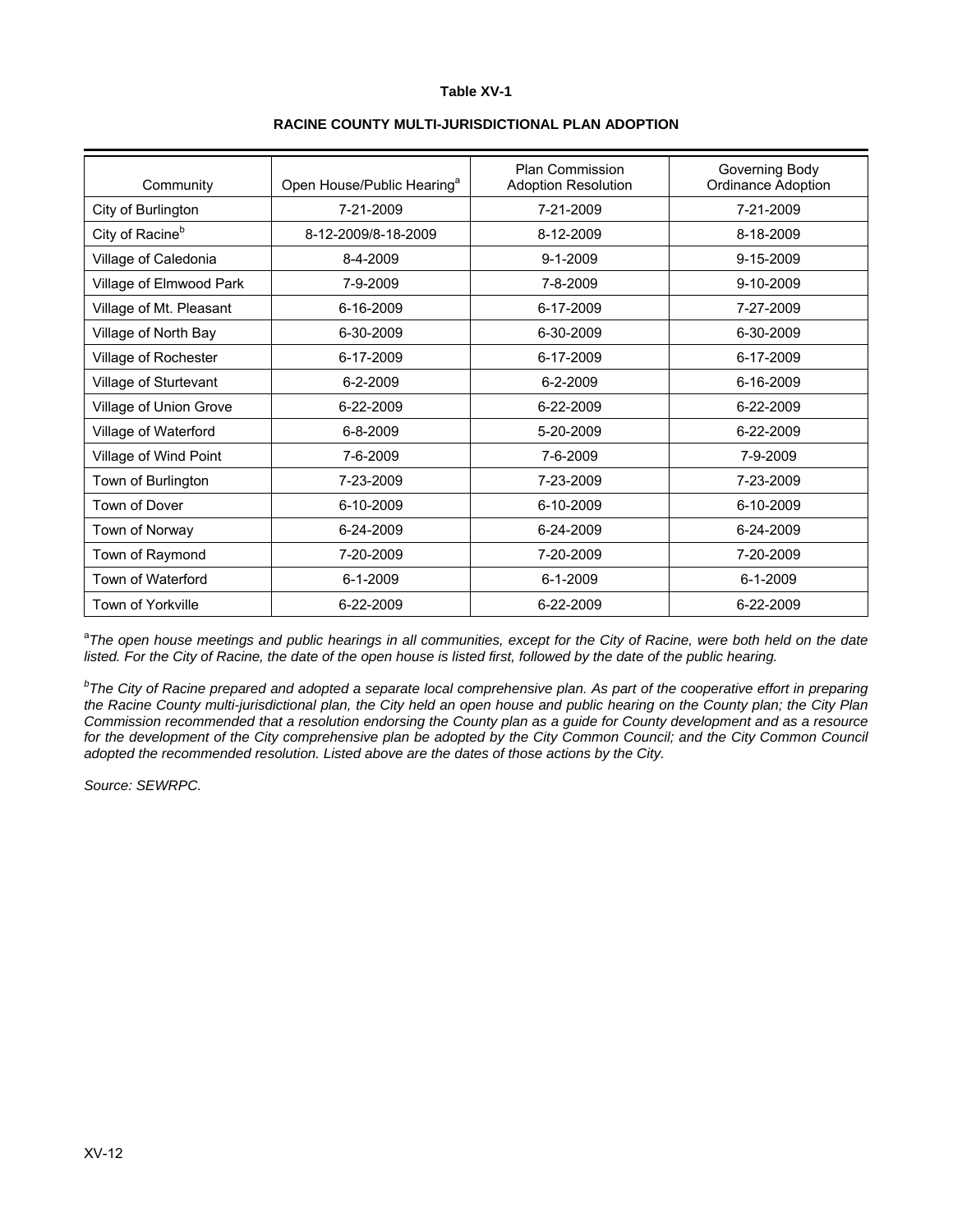#### **Table XV-2**

## **RECOMMENDED REVISIONS TO ZONING AND LAND DIVISION ORDINANCES IN RACINE COUNTY**

|                                    | Recommended changes to the                                                                                                                                                                                                                       | Recommended Changes to                                                                                                |  |  |
|------------------------------------|--------------------------------------------------------------------------------------------------------------------------------------------------------------------------------------------------------------------------------------------------|-----------------------------------------------------------------------------------------------------------------------|--|--|
| Government Agency<br>Racine County | text of the General Zoning Ordinance<br>Add agricultural/rural residential zoning districts that could<br>accommodate rural residential development with overall<br>densities of three acres or more and five acres or more<br>per housing unit. | Land Division/ Subdivision Control Ordinance<br>Add a rural residential conservation subdivision design<br>provision. |  |  |
|                                    | Add a Planned Rural Development Overlay District (PRD)<br>which would accommodate rural residential conservation<br>subdivision developments.                                                                                                    |                                                                                                                       |  |  |
|                                    | Change the minimum residential density in the C-2,<br>Upland Resource Conservation District from three acres<br>to five acres per housing unit.                                                                                                  |                                                                                                                       |  |  |
| Cities                             |                                                                                                                                                                                                                                                  |                                                                                                                       |  |  |
| <b>Burlington</b>                  | No action required                                                                                                                                                                                                                               | No action required                                                                                                    |  |  |
| Racine                             | Add lowland and upland resource conservation districts.                                                                                                                                                                                          | No action required                                                                                                    |  |  |
| Villages                           |                                                                                                                                                                                                                                                  |                                                                                                                       |  |  |
| Caledonia                          | Change the minimum residential density in the C-2,<br>Upland Resource Conservation District from three acres<br>to five acres per housing unit.                                                                                                  | No action required                                                                                                    |  |  |
|                                    | Add a Planned Rural Development Overlay District (PRD)<br>which would accommodate rural residential conservation<br>subdivision developments.                                                                                                    |                                                                                                                       |  |  |
| <b>Elmwood Park</b>                | No action required                                                                                                                                                                                                                               | No action required                                                                                                    |  |  |
| Mt. Pleasant                       | No action required                                                                                                                                                                                                                               | No action required                                                                                                    |  |  |
| North Bay                          | No action required                                                                                                                                                                                                                               | No action required                                                                                                    |  |  |
| Rochester                          | Change the minimum residential density in the C-2,<br>Upland Resource Conservation District from three acres<br>to five acres per housing unit.                                                                                                  | No action required                                                                                                    |  |  |
|                                    | Add a Planned Rural Development Overlay District (PRD)<br>which would accommodate rural residential conservation<br>subdivision developments.                                                                                                    |                                                                                                                       |  |  |
| Sturtevant                         | Add lowland and upland resource conservation districts.                                                                                                                                                                                          | No action required                                                                                                    |  |  |
| <b>Union Grove</b>                 | Add an upland resource conservation district with a<br>minimum residential density of five acres per housing<br>unit and a conservation subdivision design provision.                                                                            | No action required                                                                                                    |  |  |
| Waterford                          | No action required                                                                                                                                                                                                                               | No action required                                                                                                    |  |  |
| <b>Wind Point</b>                  | No action required                                                                                                                                                                                                                               | No action required                                                                                                    |  |  |
| Towns                              |                                                                                                                                                                                                                                                  |                                                                                                                       |  |  |
| <b>Burlington</b>                  | In cooperation with the other towns, work with Racine<br>County to make the recommended changes to the<br>County Zoning Ordinance identified above.                                                                                              | Add a rural residential conservation subdivision design<br>provision.                                                 |  |  |
| Dover                              | In cooperation with the other towns, work with Racine<br>County to make the recommended changes to the<br>County Zoning Ordinance identified above.                                                                                              | Add a rural residential conservation subdivision design<br>provision.                                                 |  |  |
| Norway                             | In cooperation with the other towns, work with Racine<br>County to make the recommended changes to the<br>County Zoning Ordinance identified above.                                                                                              | No action required                                                                                                    |  |  |
| Raymond                            | In cooperation with the other towns, work with Racine<br>County to make the recommended changes to the<br>County Zoning Ordinance identified above.                                                                                              | No action required                                                                                                    |  |  |
| Waterford                          | In cooperation with the other towns, work with Racine<br>County to make the recommended changes to the<br>County Zoning Ordinance identified above.                                                                                              | Add a rural residential conservation subdivision design<br>provision.                                                 |  |  |
| Yorkville                          | In cooperation with the other towns, work with Racine<br>County to make the recommended changes to the<br>County Zoning Ordinance identified above.                                                                                              | No action required                                                                                                    |  |  |

*Source: SEWRPC.*